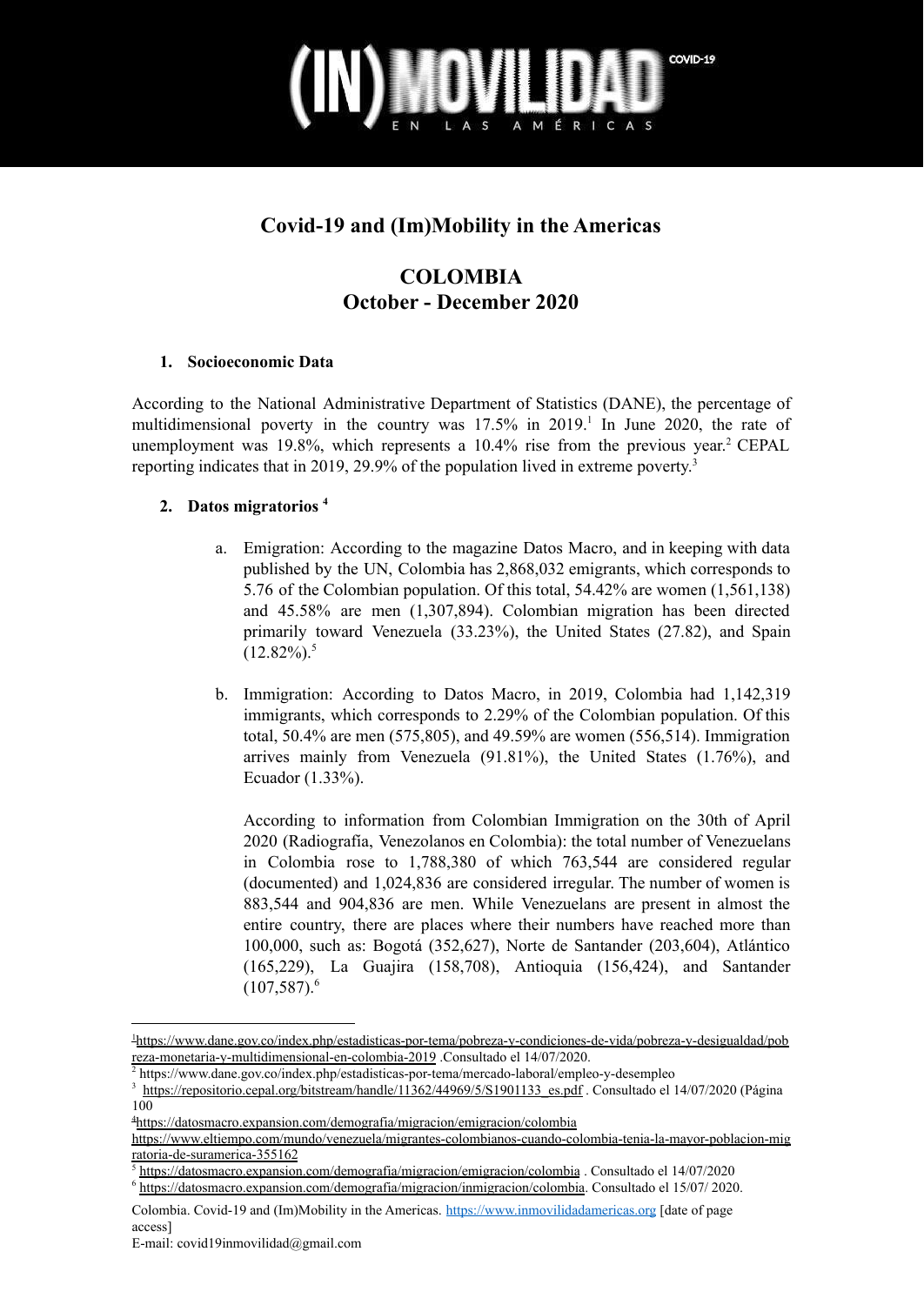

Migration Colombia reports that by the  $3<sup>rd</sup>$  of August, there had been a little more than 1,730,000 Venezuelan citizens in Colombia, it is estimated that 57% (a little more than a million) count themselves with irregular status. 7

- c. Country of Transit: Caribbean, South American, Asian, Middle Eastern, and African migrants transit Colombia on route to the US. This transit also occurs now to the south with migrants heading toward Ecuador en route to Southern Cone countries. This group of migrants is composed largely of Venezuelans, Haitians, Cubans, and Africans. According to declarations by Colombian Immigration, more than 80,000 people have returned to Venezuela through June 2020 by situations of forced return due to precarity of living conditions. 8
- d. Refugees: Colombia is the country in the region with the largest number of refugees, 300,000 recognized in 2018. At the same time, there have been 140 Venezuelans recognized as refugees.

In the year 2020, Colombia became the country with the second largest number of refugees worldwide. According to Revista Dinero, the country hosted almost 1.8 million displaced Venezuelans. This is only surpassed by Turkey which hosts 3.9 million.<sup>9</sup>

According to the coordination platform for refugees and migrants R4V, for March 2020, the approximate figure of migrants, refugees, and asylum petitioners of Venezuelan origin in Colombia was 1,809,872. However, Colombian Immigration said that in April the figure rose to 1,825,000 people. Using these R4V figures as a base, in May 2019 there were 5,303 Venezuelan asylum petitions in progress, and 140 recognized refugees for December of that year. According to information from the consulate, reported by the project Migración Venezuela, in 2019 Colombia received 10,479 new asylum requests from Venezuelan citizens; meanwhile, Peru and Brazil together represent 70% of new Venezuelan petitions of the same year with 482,571 and 129,988 respectively. 10

e. Internal displacement: According to the government's victim registry, there are 8,036,014 internally displaced people in the country. According to the CODHES Information System, just in the first trimester of this year there have

<sup>8</sup> 7https://www.migracioncolombia.gov.co/noticias/para-finales-del-mes-de-mayo-el-3-del-total-de-venezolanos-que-seencontraban-en-colombia-al-comienzo-de-la-pandemia-habia-regresado-a-su-pais-y-un-2-mas-estaria-a-la-espera-depoder-hacerlo

[https://www.migracioncolombia.gov.co/noticias/mas-de-1-millon-825-mil-venezolanos-estarian-radicados-en-colomb](https://www.migracioncolombia.gov.co/noticias/mas-de-1-millon-825-mil-venezolanos-estarian-radicados-en-colombia) [ia](https://www.migracioncolombia.gov.co/noticias/mas-de-1-millon-825-mil-venezolanos-estarian-radicados-en-colombia)

<sup>9</sup>[https://www.dinero.com/pais/articulo/colombia-es-el-segundo-pais-con-mayor-numero-de-refugiados-en-el-mundo/2](https://www.dinero.com/pais/articulo/colombia-es-el-segundo-pais-con-mayor-numero-de-refugiados-en-el-mundo/289965#:~:text=46%3A00%20AM-,Colombia%20es%20el%20segundo%20pa%C3%ADs%20con%20mayor%20n%C3%BAmero%20de%20refugiados,para%20los%20Refugiados%20(Acnur).) [89965#:~:text=46%3A00%20AM-,Colombia%20es%20el%20segundo%20pa%C3%ADs%20con%20mayor%20n%](https://www.dinero.com/pais/articulo/colombia-es-el-segundo-pais-con-mayor-numero-de-refugiados-en-el-mundo/289965#:~:text=46%3A00%20AM-,Colombia%20es%20el%20segundo%20pa%C3%ADs%20con%20mayor%20n%C3%BAmero%20de%20refugiados,para%20los%20Refugiados%20(Acnur).) [C3%BAmero%20de%20refugiados,para%20los%20Refugiados%20\(Acnur\)](https://www.dinero.com/pais/articulo/colombia-es-el-segundo-pais-con-mayor-numero-de-refugiados-en-el-mundo/289965#:~:text=46%3A00%20AM-,Colombia%20es%20el%20segundo%20pa%C3%ADs%20con%20mayor%20n%C3%BAmero%20de%20refugiados,para%20los%20Refugiados%20(Acnur).)

<sup>&</sup>lt;sup>10</sup> <https://r4v.info/es/situations/platform/location/7511> <https://migravenezuela.com/web/>

Colombia. Covid-19 and (Im)Mobility in the Americas. <https://www.inmovilidadamericas.org> [date of page access]

E-mail: covid19inmovilidad@gmail.com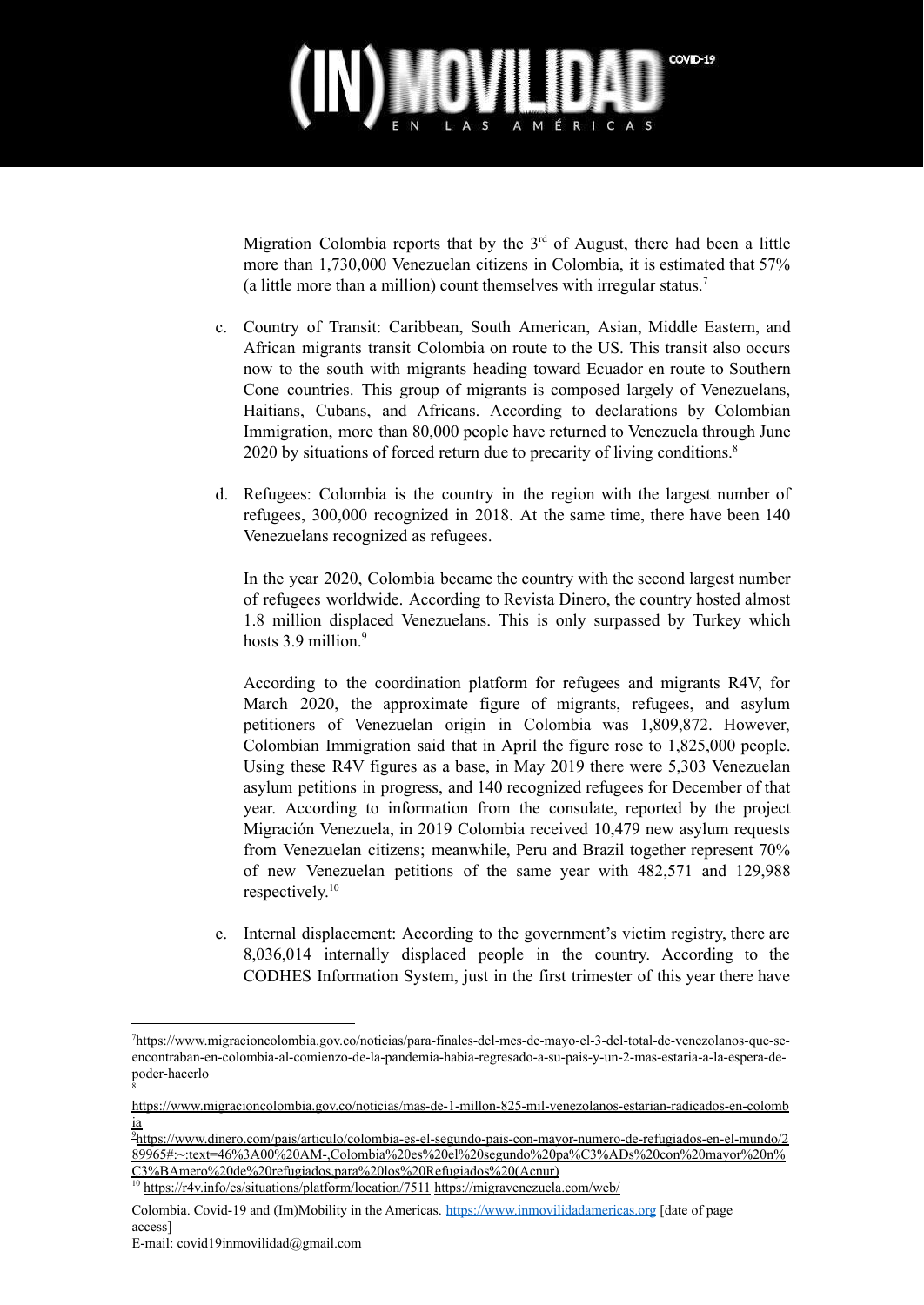# COVID-19 TO ITALIA

been 11,000 newly registered forced and massive displacements across 22 events, with afro-descendant and indigenous populations most affected (56%).<sup>11</sup>

### **3. State Measures**

- **-** During the first days of October, Migración Colombia announced that there will be a new Special Permit of Permanence for [Venezuelans](https://www.elespectador.com/noticias/el-mundo/migracion-colombia-anuncia-nuevo-permiso-especial-de-permanencia-para-venezolanos/), who will be able to apply between October 15, 2020 and February 15, 2021. Those who entered between December 31, 2020 and August 2020 are eligible, stamping their passport. At the same time, they will not be eligible if they have a judicial record in Colombia or abroad, nor if they have deportation or expulsion measures in force.
- Since the end of September, [international](https://www.elespectador.com/noticias/economia/migracion-colombia-nego-el-acceso-al-pais-a-70-extranjeros-por-incumplir-requisitos/) flights have been authorized. Since October 1st, to enter Colombia authorities require travelers to show a negative PCR test. Criminal penalties will be enforced for [individuals](https://www.elespectador.com/noticias/el-mundo/migracion-colombia-podria-denunciar-a-pasajeros-que-llegaron-con-covid-19/) and airlines that fail to [comply](https://www.elespectador.com/noticias/el-mundo/migracion-colombia-podria-denunciar-a-pasajeros-que-llegaron-con-covid-19/) with this measure.
- Surveillance on the border with Venezuela has been reinforced. 700 [soldiers](https://www.eltiempo.com/colombia/otras-ciudades/migracion-de-venezolanos-refuerzan-las-fronteras-para-evitar-los-pasos-ilegales-543487) and 200 police will monitor illegal [crossings](https://www.eltiempo.com/colombia/otras-ciudades/migracion-de-venezolanos-refuerzan-las-fronteras-para-evitar-los-pasos-ilegales-543487).
- A law has been proposed for a [comprehensive](https://www.eltiempo.com/politica/congreso/proyecto-de-ley-para-que-colombia-tenga-una-politica-integral-migratoria-545839) immigration policy in Colombia that would include returnees, Colombians abroad, and foreign migrants to regularize the situation of immigrants and support emigrants.
- The new [immigration](https://www.eltiempo.com/politica/congreso/proyecto-de-ley-para-que-colombia-tenga-una-politica-integral-migratoria-545839) law has been approved after a second round of debate. The law aims at the situation of Colombians abroad as well as foreign migrants in Colombia.
- The government of the north of Santander announced that the Simón [Bolívar](https://www.eltiempo.com/colombia/otras-ciudades/frontera-con-venezuela-habilitan-corredor-estudiantil-en-cucuta-548926) and [Francisco](https://www.eltiempo.com/colombia/otras-ciudades/frontera-con-venezuela-habilitan-corredor-estudiantil-en-cucuta-548926) Paulas border crossing points will be open for two days so that Venezuelan students enrolled in the Colombian educational system can take the "Saber" exam to access higher education.
- By the end of November, it was announced that the border closure [measures](https://www.elcolombiano.com/colombia/colombia-mantiene-cierre-de-fronteras-por-emergencia-sanitaria-hasta-enero-de-2021-AD14172244) between Colombia and [Venezuela](https://www.elcolombiano.com/colombia/colombia-mantiene-cierre-de-fronteras-por-emergencia-sanitaria-hasta-enero-de-2021-AD14172244) will extend until January 16, 2021, allowing only essential needs, humanitarian emergency, cargo transportation and acts of God or force majeure.

### **4. Migrant Situation Reports**

#### *Population in Transit*

- Two [migrants](https://www.elespectador.com/noticias/nacional/mueren-dos-migrantes-en-la-frontera-de-panama-con-colombia/) died on the border with Panama, within the Darien region, one of these was due to COVID-19. At least 2,600 migrants in transit remain stranded in the Darien Gap.
- By mid-November, about 500 [Venezuelan](https://www.elcolombiano.com/colombia/venezolanos-intentan-regresar-a-su-pais-por-la-frontera-en-cucuta-FE14103565) migrants were stranded on the Simón Bolívar [International](https://www.elcolombiano.com/colombia/venezolanos-intentan-regresar-a-su-pais-por-la-frontera-en-cucuta-FE14103565) Bridge while waiting for authorization from the Venezuelan government to re-enter their country. The physical integrity of the bridge is in risk due to the gatherings in combination with the tidal rise in flow of the Táchrina river.

<sup>11</sup>[https://codhes.wordpress.com/2020/05/21/corte-constitucional-solicita-al-estado-proteccion-diferencial-para-poblaci](https://codhes.wordpress.com/2020/05/21/corte-constitucional-solicita-al-estado-proteccion-diferencial-para-poblacion-victima-de-desplazamiento-en-medio-de-emergencia-por-covid-19/) [on-victima-de-desplazamiento-en-medio-de-emergencia-por-covid-19/](https://codhes.wordpress.com/2020/05/21/corte-constitucional-solicita-al-estado-proteccion-diferencial-para-poblacion-victima-de-desplazamiento-en-medio-de-emergencia-por-covid-19/)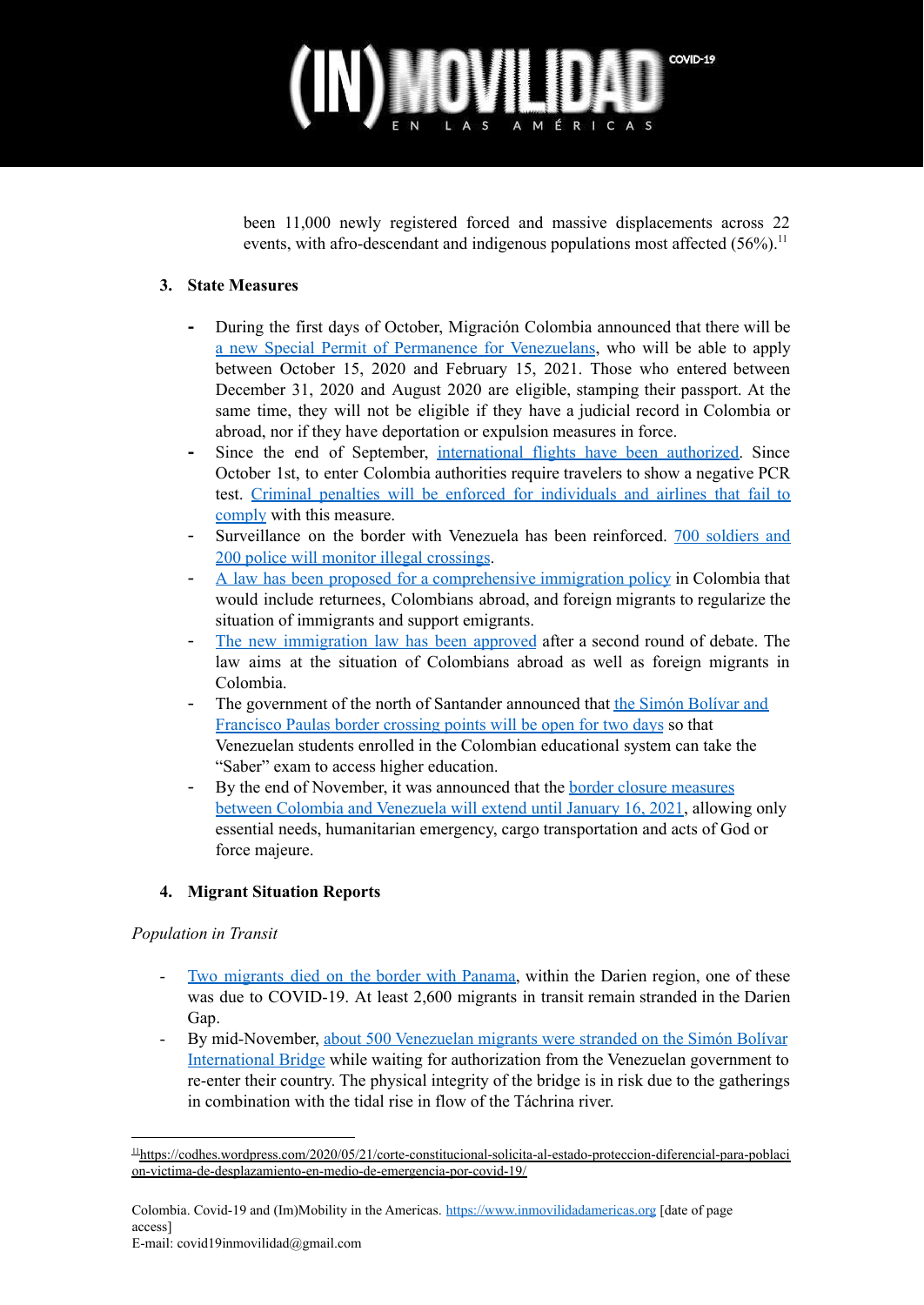# COVID-19

#### *Venezuelan Immigrants*

- By mid-September, thousands of [Venezuelan](https://www.eltiempo.com/politica/gobierno/asi-seria-la-nueva-llegada-de-venezolanos-a-colombia-538482) migrants had registered their return to their [country](https://www.eltiempo.com/politica/gobierno/asi-seria-la-nueva-llegada-de-venezolanos-a-colombia-538482) of origin during the pandemic. It is expected that 200,000 return in the coming months.
- There has been an observed deterioration in the working and living conditions of migrants, especially [Venezuelan](https://www.eltiempo.com/economia/sectores/situacion-laboral-de-las-mujeres-migrantes-de-venezuela-es-precaria-en-colombia-550863) women, who work in precarious and informal conditions and earn less. This situation affects their access to basic services and fundamental rights.
- The official municipal watchdog in Medellín (personería) indicates that there are [some](https://www.elcolombiano.com/antioquia/personeria-de-medellin-hablo-sobre-situacion-de-migrantes-poblacion-lgtbiq-y-presos-BL13810436) 87,000 [Venezuelans](https://www.elcolombiano.com/antioquia/personeria-de-medellin-hablo-sobre-situacion-de-migrantes-poblacion-lgtbiq-y-presos-BL13810436) living in conditions that violate their fundamental rights.
- In September, ACNUR registered that approximately  $5,700$  [personas](https://www.elespectador.com/noticias/nacional/la-guajira-atraviesa-ola-migratoria-durante-la-pandemia/) entered the country in the La Guajira region on [footpaths.](https://www.elespectador.com/noticias/nacional/la-guajira-atraviesa-ola-migratoria-durante-la-pandemia/)

#### *Deportations*

- One of the scenarios that most affects Venezuelan migrants in Colombia are the ongoing protests. Just on the 21st of November, 59 migrants were expelled, [according](https://www.elespectador.com/noticias/el-mundo/protestas-en-colombia-un-problema-para-los-migrantes-venezolanos/) to the El Derecho a no [Obedecer](https://www.elespectador.com/noticias/el-mundo/protestas-en-colombia-un-problema-para-los-migrantes-venezolanos/) project.

#### *Girls, Boys, and Adolescents*

- According to figures from the Migration Directorate which serves some 1.7 million Venezuelan migrants, 363,000 children and [adolescents](https://www.elcolombiano.com/internacional/eeuu/visita-a-colombia-de-juan-gonzalez-asesor-de-joe-biden-para-latinoamerica-NM14900519) are enrolled in the educational [system.](https://www.elcolombiano.com/internacional/eeuu/visita-a-colombia-de-juan-gonzalez-asesor-de-joe-biden-para-latinoamerica-NM14900519) The problem with this figure lies in the fact that this population remains vulnerable and requires an education that is designed through public policies that avoid xenophobia and segregation while being adequate to meet their educational needs.

#### **5. Social Responses**

- ▪*Migrant Resistance*
- Venezuelan migrants stay mobile to support their migratory and vital projects. From Colombia to Venezuela due to the impacts of the pandemic, and vice versa.
	- ▪*Xenophobia*
- Growing hate speech on social [networks](https://www.elespectador.com/noticias/el-mundo/asi-se-mueve-la-xenofobia-contra-los-migrantes-venezolanos-en-redes/) registered on the Xenophobia Barometer, a project that seeks to systematize, analyze, and disseminate as public information the analysis of data collected on Twitter, web pages, and the media about the migrant population in Colombia.
- The mayor of Bogotá, Claudia López, made [xenophobic](https://www.elcolombiano.com/colombia/politica/bogota-es-la-ciudad-con-mas-migrantes-venezolanos-JN13961686) statements linking Venezuelan migration to crime in the city. In response, the director of Migration Colombia, Juan Francisco Espinosa, assured that criminality in Colombia cannot be explained by